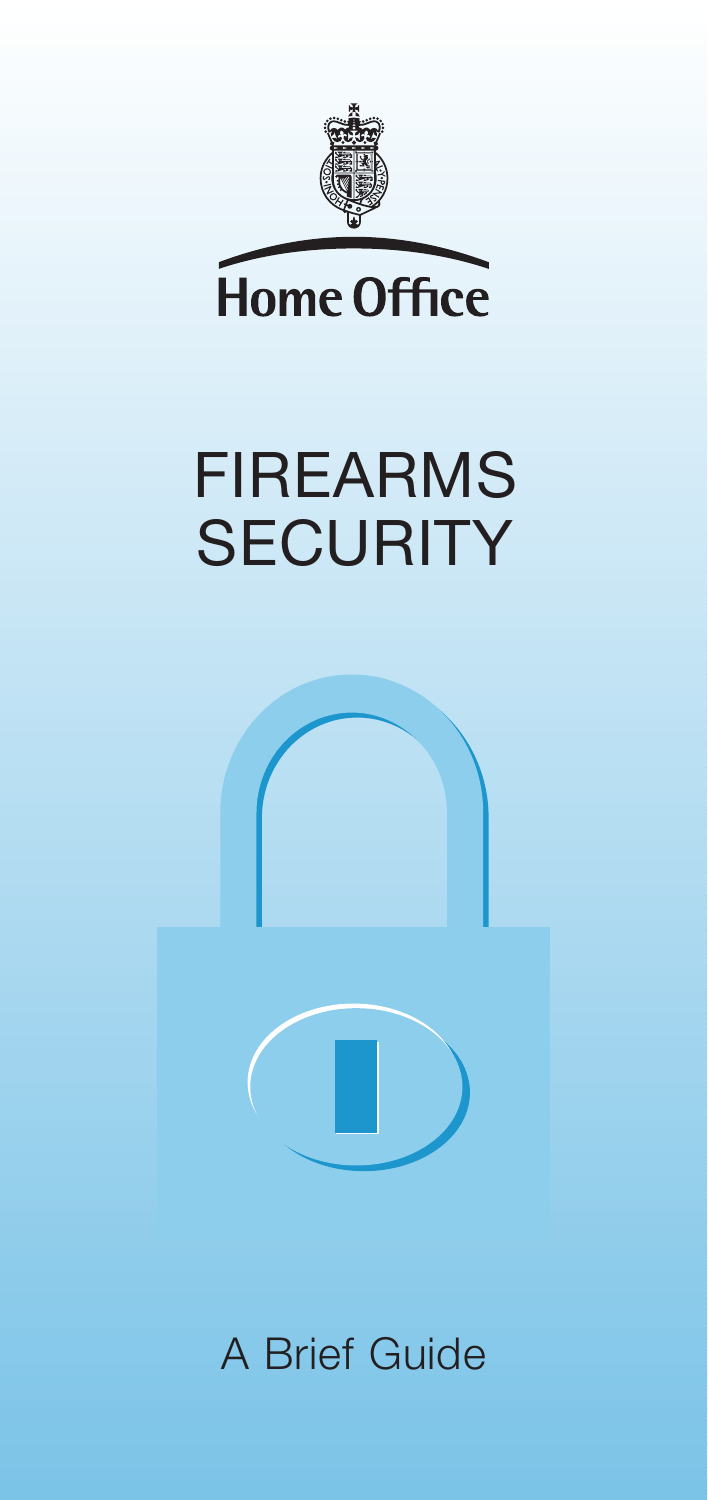# **THIS LEAFLET GIVES ADVICE ON THE LEVELS OF SECURITY REQUIRED FOR SECTION 1 FIREARMS, SECTION 1 AMMUNITION AND SHOTGUNS. ('FIREARMS' MEANS BOTH SECTION 1 FIREARMS AND SHOTGUNS).**

# **WHAT DOES THE LAW REQUIRE?**

Under the Firearms Rules 1998, a prescribed safekeeping condition is attached to all firearm and shotgun certificates. It is an offence not to comply with these conditions. The maximum penalty for this offence can be up to 6 months in prison, or a fine, or both.

The safekeeping condition attached to firearms or shotgun certificates requires that the guns and section 1 ammunition **must be stored securely to prevent, so far as is reasonably practicable, unauthorised people taking or using them. Any other person who does not hold a firearm or shotgun certificate is included in the term 'unauthorised'**. When a gun or section 1 ammunition is being used or the holder has the gun with him for some purpose connected with its use, transfer or sale, **reasonable precautions must be taken for the safe custody of the gun(s) and section 1 ammunition**.

The condition does not apply to the ammunition for a shotgun. However, as a matter of common sense, you should take reasonable precautions for its safe custody.

*Your local police firearms licensing department can give you advice on security arrangements.*

#### **WHAT IS 'SECURE STORAGE'?**

The Firearms Rules do not prescribe how firearms must be kept securely, but the Home Office has issued guidance. Briefly this recommends that you store them in a locked gun cabinet or other similarly secure container. In some cases if you don't have a gun cabinet, it **may** be acceptable to remove the firing mechanism from a firearm and store it in a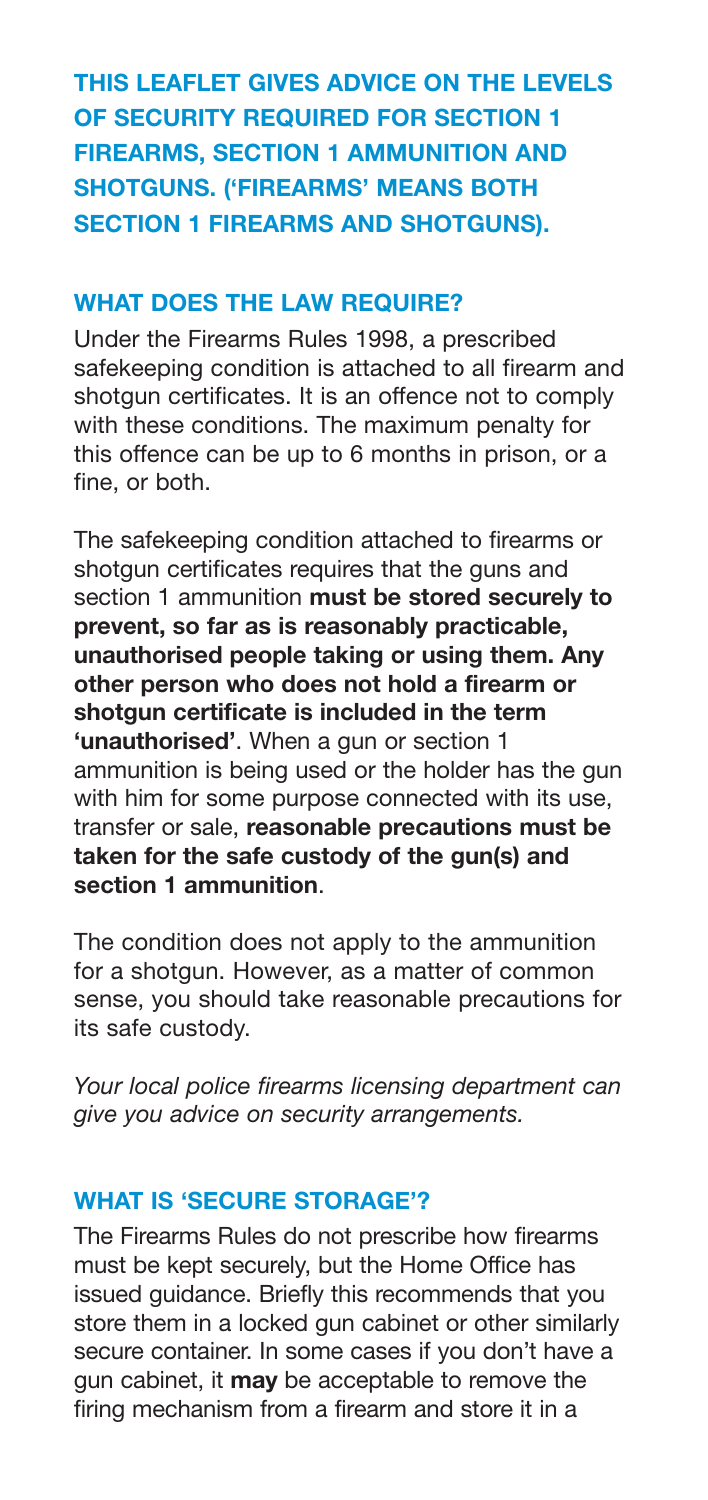secure container, for example, a safe. In these cases you should then lock away the rest of the firearm. A securely built gunroom or cellar with a steel door that locks can also be an acceptable form of storage. Section 1 ammunition can be stored in a separate secure compartment within a gun cabinet or in its own secure container. When considering whether storage arrangements are secure enough, **the police will look at the circumstances of each case and at the overall security arrangements, including the security of the premises where the firearms and ammunition are kept.**

It may be helpful to think of security in terms of levels that may be applied in any given case. To this end **3 levels** of security are generally accepted.

# **Level 1**

This will be applicable in most cases and can be met by using a suitable gun cabinet. Where one firearm only is held, a gun clamp may suffice. Other considerations would be a low crime rate area and whether the property has outer doors and windows fitted with suitable locking devices.

# **Level 2**

This will be applicable where extra security is desirable. This may be because of a high crime rate location, repeat victimisation or that a substantial number of firearms are being held. Additional security would be exit doors fitted with locks to BS3621, an audible intruder alarm covering the area where the guns are stored and possibly splitting the risk by the provision of more than one cabinet.

#### **Level 3**

Where the risk is deemed the greatest, then splitting the risk is desirable especially where large numbers of guns are involved. Additional target hardening of the storage cabinet(s) and an audible intruder alarm protecting the whole of the premises may also be considered.

*Please note that more detailed information is available from your local police firearms licensing department.*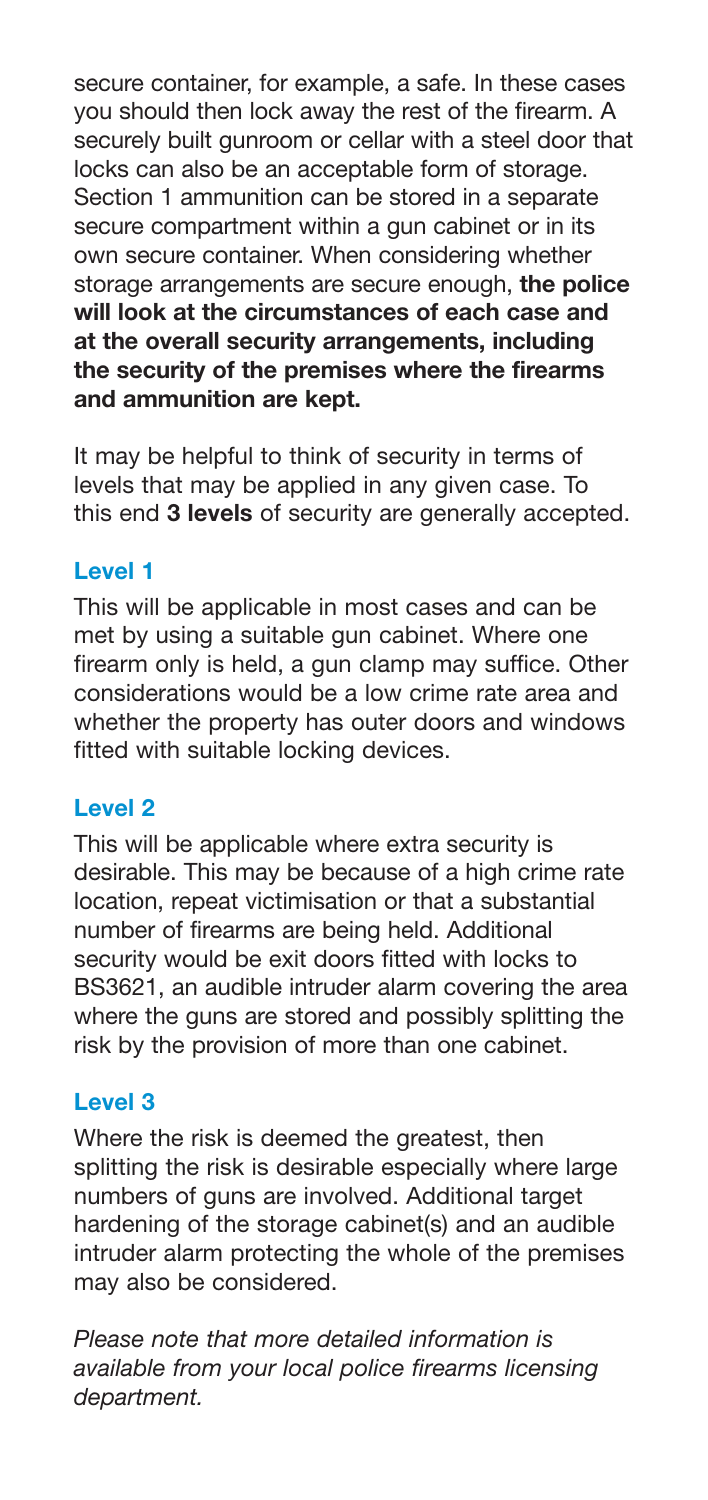# **WHAT TYPES OF SECURITY ARE AVAILABLE?**

Perhaps the most important time when both you and the police will need to consider your security is when you apply for the grant or renewal of your certificate(s). A Firearms Enquiry Officer (FEO) may visit you to discuss and advise on such arrangements. More information about the various types of security is given below. In practice there should be no need for significant change if the recommendations made at the time of grant or last renewal were accepted and implemented, and there has been no subsequent change in circumstances.

*The security of your firearms will depend not only on how the firearms are stored, but also on the overall security of the property where the firearms are kept.*

#### **Gun cabinets**

As commercially manufactured firearm cabinets are widely available, this will probably be the preferred method of security for most people. There is a British standard for gun cabinets (BS 7558). Before you buy a cabinet you should ask the seller to show you a test certificate to confirm the cabinet meets the above standard. It is not compulsory to have a cabinet that meets the British Standard however, and having such a cabinet does not necessarily guarantee that you are meeting the safekeeping condition.

It is recommended that a cabinet should have the following features:

- It should be made from sheet steel at least 14 swg (standard wire gauge) (2 mm) thick. All seams should be continuously welded, or the cabinet body formed by bend construction.
- All hinges should be on the inside of the cabinet, but if they are external or exposed, then hinge bolts, blocks or anti-lever bars should be provided.
- Lock mechanisms should be on the inside of the cabinet. The lock should contain at least 5 levers to BS 3621 standard or equivalent. Alternatively, good quality hardened padlocks and staples should be fitted to the cabinet.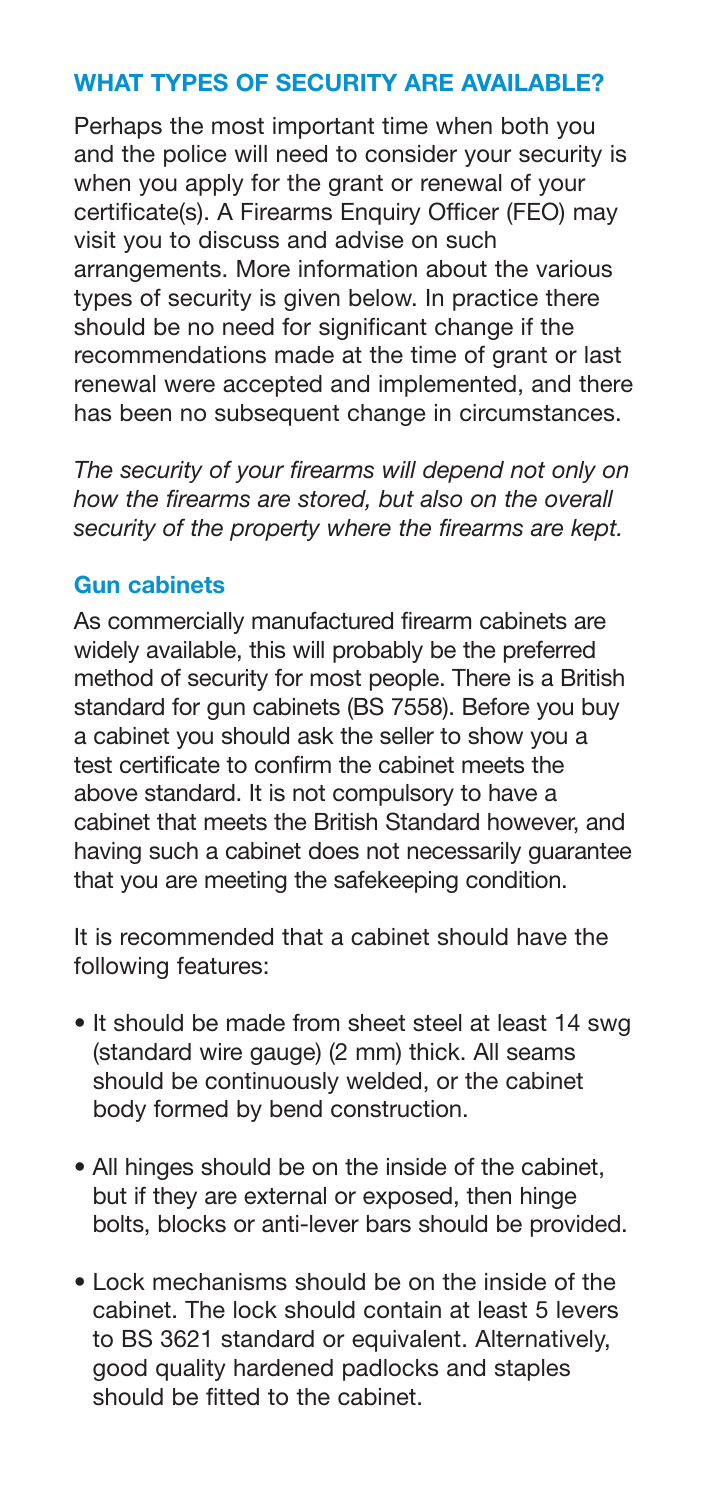- Full-length side hinged cabinets should have two locks at points one third and two-thirds the height of the cabinet.
- The cabinet may contain, or have attached, a separate lockable container to store ammunition.

#### **Gun clamps**

For one firearm, an alternative option to a cabinet may be a gun clamp. It should:

- be made out of steel that is at least 14 swg (2mm) thick;
- have seam-welded joints, or be formed by bend construction; and
- have a lock that meets BS 3621 standard or equivalent. Alternatively a good quality hardened padlock should be fitted.

#### **Steel cables**

In certain circumstances a high tensile steel cable secured with a hardened padlock may be an appropriate security method.

#### **Installation advice**

Any security device should be securely fixed to the fabric of the building.

- For preference it should be in a room or area that does not have direct access to the outside of a building.
- It should not be in a garage, shed or other outside building, except in certain circumstances.
- When considering large or heavy gun cabinets, you should consider the load bearing strength of your floors.
- Wherever possible, it should be fixed to a wall that is built from bricks or concrete blocks or to the floor.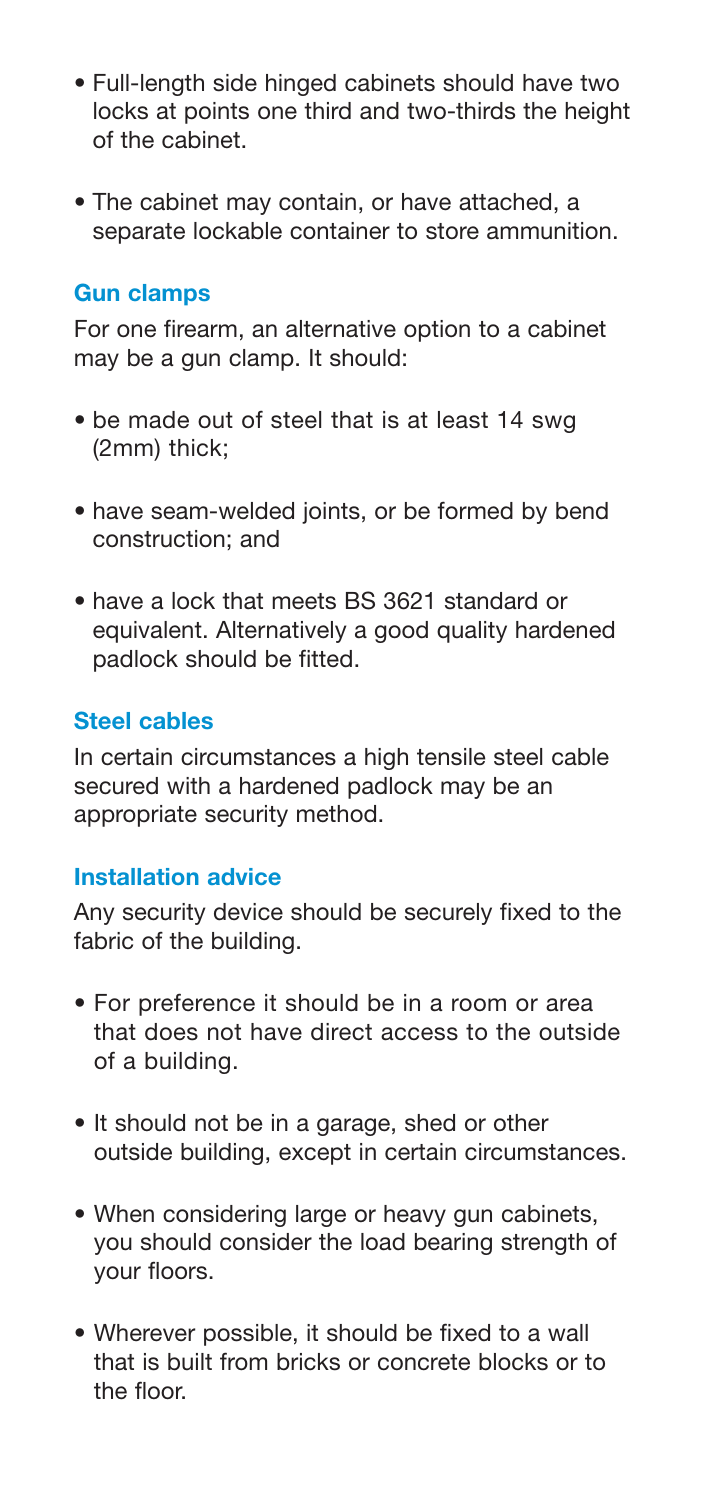- The container should be out of sight (unless the firearm is held for display purposes). If it is in a corner, it is more difficult for a thief to attack it.
- You should avoid fixing the container near any heat source.

#### **Barrel blocks and trigger guards**

Devices such as barrel blocks and trigger guards may provide extra security but not as an alternative to the above.

#### **Transporting Firearms**

When firearms are being transported, the certificate holder **must take reasonable precautions to make sure that the firearm, ammunition or shotgun is kept safe.**

If you do not transport firearms and ammunition very often, you should not normally need to have a security device fitted in the vehicle.

If your vehicle is left unattended at any time, it is normally safe enough to remove some essential component (where possible) and keep it in your personal possession; for example the bolt from a rifle or the fore-end from a shotgun.

Where practicable, firearms and ammunition should be placed where they cannot be seen, eg inside the load carrying area of a locked vehicle.

If you frequently transport large quantities of firearms by car and they are often left in circumstances where they may be vulnerable to thieves, you need a higher level of security. You could, for example, keep them in a secured metal container in the boot. A car alarm and immobiliser will provide extra security.

If firearms are transported on public transport they should be covered in a suitable slip/case and remain with the holder at all times, except when carried on an aircraft, for example.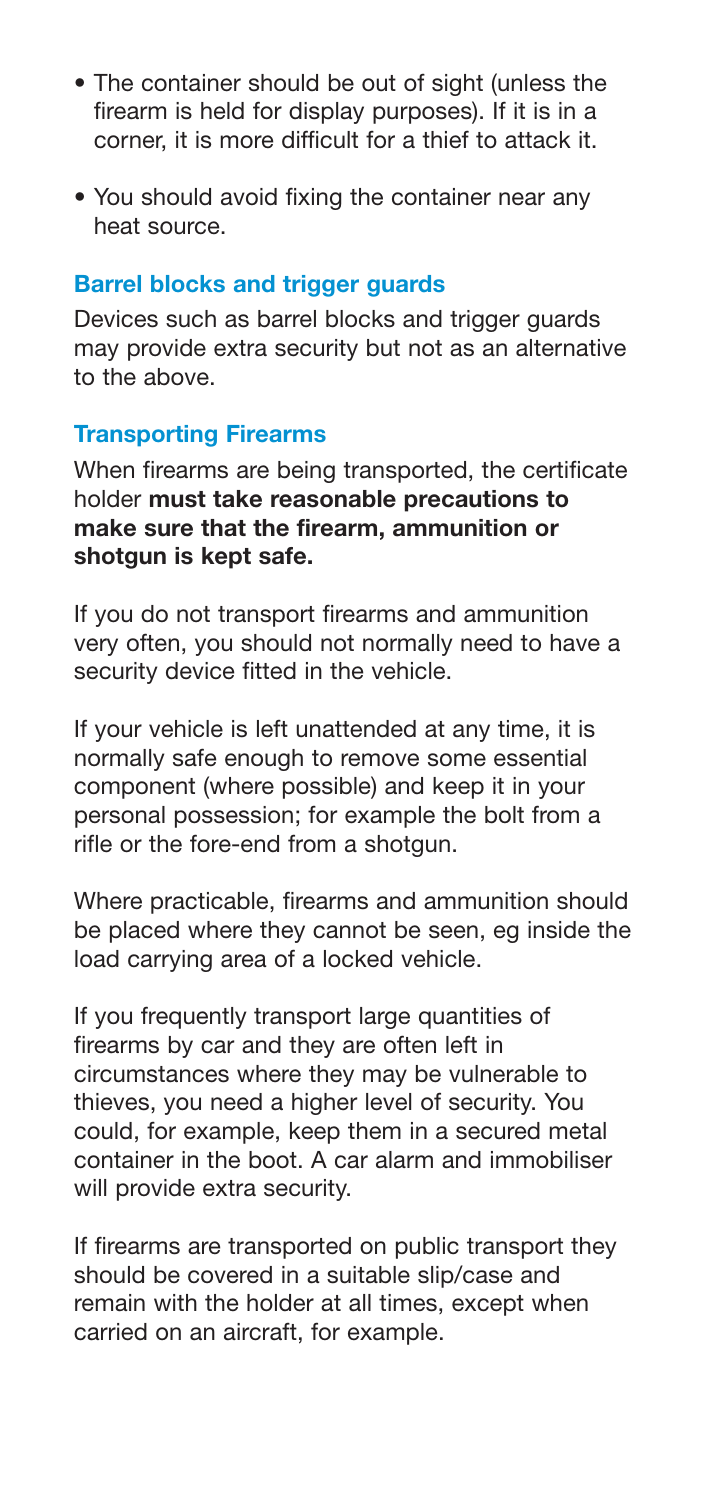# **Other Important Points**

The security measures you take should be reasonable, realistic and appropriate considering the risk involved. **You should not take these measures on their own.** The security of the house and vehicle in which the firearms will be kept or transported is just as important.

This leaflet only offers general advice. Your local police will consider each case individually, and must look at the overall security in the light of the circumstances in each case. You can contact your police firearms licensing department via the headquarters of your local police force. Further advice can be found in 'Firearms Law - Guidance to the Police' and the 'Firearms Security Handbook'. These documents are available on the Home Office website at **www.homeoffice.gov.uk**.